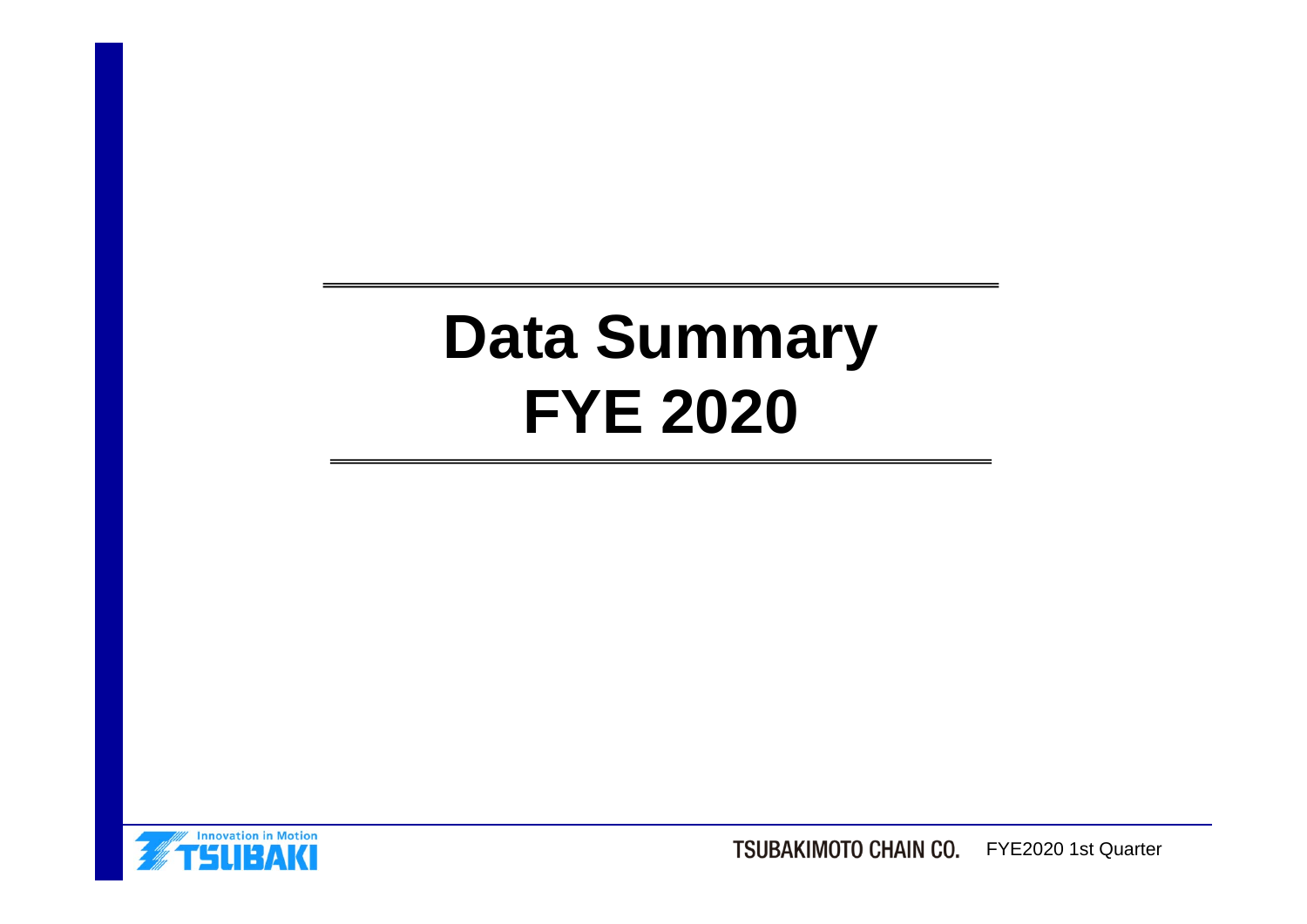### **Movement of Order Acceptance and Backlog (consolidated basis)**

(Yen, millions)

|                            | [Fiscal year] |          |         |                   |          |                      | [Quarter] |            |        |        |    |    |    |  |
|----------------------------|---------------|----------|---------|-------------------|----------|----------------------|-----------|------------|--------|--------|----|----|----|--|
|                            |               |          |         |                   |          | FYE 2019<br>FYE 2020 |           |            |        |        |    |    |    |  |
|                            | FYE 2016      | FYE 2017 |         | FYE 2018 FYE 2019 | FYE 2020 | 1Q                   | 2Q        | 3Q         | 4Q     | 1Q     | 2Q | 3Q | 4Q |  |
| (Order acceptance)         |               |          |         |                   |          |                      |           |            |        |        |    |    |    |  |
| Chain                      | 63,168        | 60,999   | 69,728  | 68,198            |          | 17,546               | 17,681    | 18,292     | 14,679 | 16,911 |    |    |    |  |
| <b>PTUC</b>                | 21,745        | 21,576   | 25,043  | 25,251            |          | 6,724                | 6,974     | 5,742      | 5,811  | 7,001  |    |    |    |  |
| Automotive Parts           | 74,235        | 75,197   | 79,377  | 78,940            |          | 20,459               | 19,343    | 19,620     | 19,518 | 18,338 |    |    |    |  |
| Materials Handling Systems | 43,460        | 42,826   | 46,770  | 59,054            |          | 13,972               | 13,493    | 16,153     | 15,436 | 25,143 |    |    |    |  |
| Other                      | 2,165         | 2,455    | 2,826   | 2,751             |          | 748                  | 936       | 388        | 679    | 653    |    |    |    |  |
| Total                      | 204,776       | 203,056  | 223,747 | 234,196           |          | 59,451               | 58,427    | 60,195     | 56,123 | 68,048 |    |    |    |  |
| (Backlog)                  |               |          |         |                   |          |                      |           |            |        |        |    |    |    |  |
| Chain                      | 8,215         | 9,789    | 13,546  | 11,427            |          | 14,133               | 14,169    | 14,489     | 11,427 | 11,630 |    |    |    |  |
| PTUC <sup>®</sup>          | 3,464         | 3,732    | 5,148   | 5,277             |          | 5,750                | 6,443     | 5,756      | 5,277  | 6,398  |    |    |    |  |
| <b>Automotive Parts</b>    | 931           | 982      | 814     | 762               |          | 895                  | 821       | 734        | 762    | 707    |    |    |    |  |
| Materials Handling Systems | 16,876        | 18,716   | 22,044  | 27,631            |          | 32,846               | 29,528    | 30,508     | 27,631 | 38,182 |    |    |    |  |
| Other                      | 88            | 163      | 181     | 313               |          | 258                  | 492       | <b>185</b> | 313    | 136    |    |    |    |  |
| Total                      | 29,576        | 33,385   | 41,735  | 45,413            |          | 53,883               | 51,455    | 51,674     | 45,413 | 57,055 |    |    |    |  |

\*1 : P.T.U.C = Power Transmission Units and Components

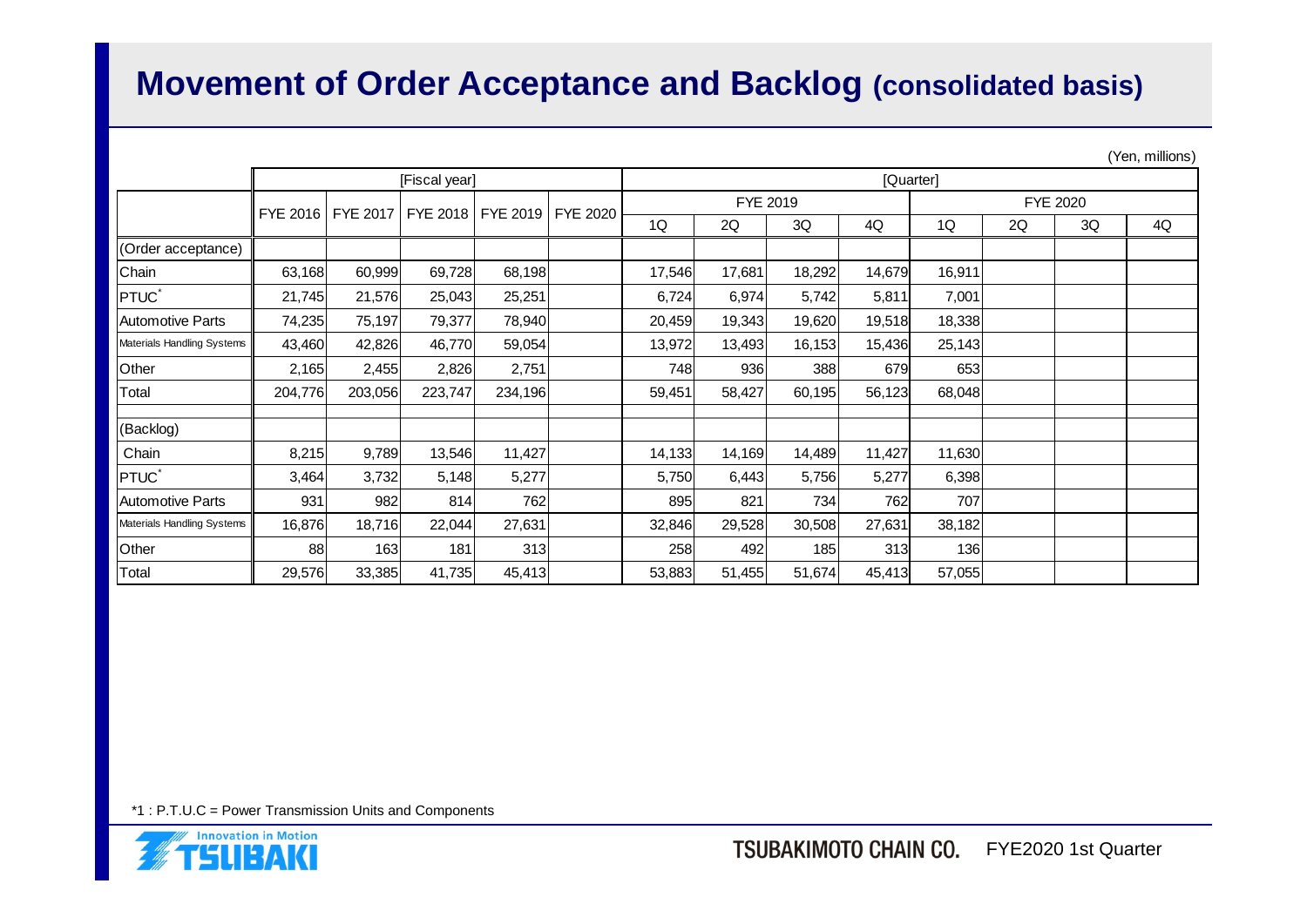## **Segment Information (by business group)**

|                             |               |          |                 |          |                 |        | (1eII, IIIIIIOIB) |        |        |         |    |     |     |  |
|-----------------------------|---------------|----------|-----------------|----------|-----------------|--------|-------------------|--------|--------|---------|----|-----|-----|--|
|                             | [Fiscal year] |          |                 |          |                 |        | [Quarter]         |        |        |         |    |     |     |  |
|                             | FYE 2016      | FYE 2017 | <b>FYE 2018</b> | FYE 2019 | <b>FYE 2020</b> |        | FYE2019           |        |        | FYE2020 |    |     |     |  |
|                             |               |          |                 |          |                 | 1Q     | 2 Q               | 3 Q    | 4 Q    | 1Q      | 2Q | 3 Q | 4 Q |  |
| $(Sales)^{1}$               |               |          |                 |          |                 |        |                   |        |        |         |    |     |     |  |
| Chain                       | 63,998        | 60,600   | 67,338          | 72,023   |                 | 17,401 | 18,163            | 18,314 | 18,143 | 17,070  |    |     |     |  |
| PTUC <sup>*2</sup>          | 21,975        | 21,563   | 24,156          | 25,591   |                 | 6,224  | 6,439             | 6,535  | 6,393  | 6,067   |    |     |     |  |
| <b>Automotive Parts</b>     | 73,473        | 75,147   | 79,545          | 78,992   |                 | 20,379 | 19,417            | 19,706 | 19,489 | 18,393  |    |     |     |  |
| Materials Handling Systems  | 44,354        | 41,043   | 44,187          | 61,827   |                 | 11,432 | 16,900            | 15,278 | 18,215 | 14,351  |    |     |     |  |
| Other                       | 3,186         | 3,001    | 3,331           | 3,548    |                 | 900    | 832               | 854    | 961    | 998     |    |     |     |  |
| Consolidated                | 203,976       | 198,762  | 215,716         | 238,515  |                 | 55,480 | 61,011            | 59,688 | 62,335 | 55,894  |    |     |     |  |
|                             |               |          |                 |          |                 |        |                   |        |        |         |    |     |     |  |
| (Operating profit)          |               |          |                 |          |                 |        |                   |        |        |         |    |     |     |  |
| Chain                       | 6,172         | 7,102    | 8,502           | 10,292   |                 | 2,513  | 2,544             | 2,748  | 2,485  | 2,067   |    |     |     |  |
| PTUC <sup>*2</sup>          | 2,428         | 2,218    | 3,060           | 3,340    |                 | 911    | 629               | 1,136  | 663    | 656     |    |     |     |  |
| <b>Automotive Parts</b>     | 12,258        | 12,385   | 10,258          | 8,734    |                 | 2,529  | 2,169             | 2,208  | 1,825  | 1,718   |    |     |     |  |
| Materials Handling Systems  | 659           | 706      | 416             | 402      |                 | $-236$ | 1,107             | 208    | $-677$ | $-400$  |    |     |     |  |
| Other                       | 84            | $-1$     | $-41$           | $-43$    |                 | $-27$  | $-16$             | -8     |        | $-26$   |    |     |     |  |
| Consolidated                | 21,570        | 21,647   | 20,694          | 21,789   |                 | 5,426  | 6,217             | 6,001  | 4,145  | 3,659   |    |     |     |  |
|                             |               |          |                 |          |                 |        |                   |        |        |         |    |     |     |  |
| (Operating profit, percent) |               |          |                 |          |                 |        |                   |        |        |         |    |     |     |  |
| Chain                       | 9.6%          | 11.7%    | 12.6%           | 14.3%    |                 | 14.4%  | 14.0%             | 15.0%  | 13.7%  | 12.1%   |    |     |     |  |
| $PTUC^{\frac{1}{2}}$        | 11.0%         | 10.3%    | 12.7%           | 13.1%    |                 | 14.6%  | 9.8%              | 17.4%  | 10.4%  | 10.8%   |    |     |     |  |
| <b>Automotive Parts</b>     | 16.7%         | 16.5%    | 12.9%           | 11.1%    |                 | 12.4%  | 11.2%             | 11.2%  | 9.4%   | 9.3%    |    |     |     |  |
| Materials Handling Systems  | 1.5%          | 1.7%     | 0.9%            | 0.7%     |                 | —      | 6.6%              | 1.4%   |        |         |    |     |     |  |
| Other                       | 2.6%          |          |                 |          |                 | $\sim$ |                   | —      | 0.8%   |         |    |     |     |  |
| Consolidated                | 10.6%         | 10.9%    | 9.6%            | 9.1%     |                 | 9.8%   | 10.2%             | 10.1%  | 6.6%   | 6.5%    |    |     |     |  |

\*1 : Sales figures include internal sales and transfers between segments.

\*2 : P.T.U.C = Power Transmission Units and Components



 $(X, t)$  millions)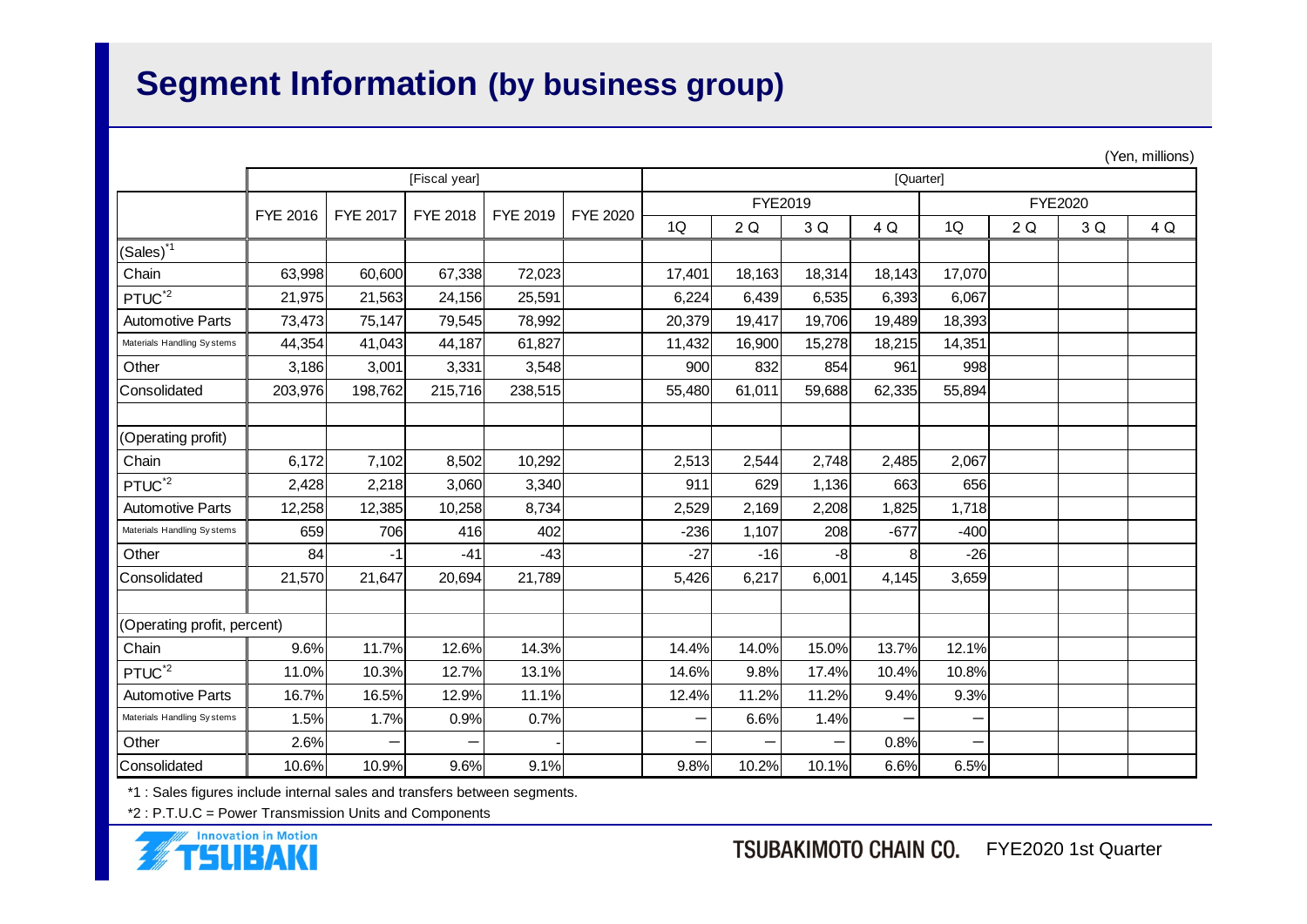# **Segment Information (by region)**

|                             |                                              |         |         |         |  |          |           |        |        |                 |    |    | (Yen, millions) |
|-----------------------------|----------------------------------------------|---------|---------|---------|--|----------|-----------|--------|--------|-----------------|----|----|-----------------|
|                             | [Fiscal year]                                |         |         |         |  |          | [Quarter] |        |        |                 |    |    |                 |
|                             | FYE 2016 FYE 2017 FYE 2018 FYE 2019 FYE 2020 |         |         |         |  | FYE 2019 |           |        |        | <b>FYE 2020</b> |    |    |                 |
|                             |                                              |         |         |         |  | 1Q       | 2Q        | 3Q     | 4Q     | 1Q              | 2Q | 3Q | 4Q              |
| (Sales)                     |                                              |         |         |         |  |          |           |        |        |                 |    |    |                 |
| Japan                       | 121,347                                      | 117,795 | 125,380 | 127,439 |  | 30,542   | 31,961    | 33,050 | 31,886 | 28,877          |    |    |                 |
| America                     | 51,671                                       | 50,830  | 52,862  | 67,462  |  | 14,090   | 17,952    | 16,581 | 18,839 | 15,884          |    |    |                 |
| Europe                      | 24,219                                       | 23,181  | 25,620  | 27,779  |  | 7,337    | 7,004     | 6,612  | 6,826  | 6,933           |    |    |                 |
| Indian Ocean Rim            | 12,626                                       | 12,763  | 14,850  | 17,488  |  | 4,258    | 4,372     | 4,484  | 4,374  | 4,387           |    |    |                 |
| China                       | 16,494                                       | 18,186  | 22,251  | 22,946  |  | 5,594    | 6,107     | 5,687  | 5,558  | 5,215           |    |    |                 |
| South Korea, Taiwan         | 8,578                                        | 8,378   | 9,684   | 9,440   |  | 2,560    | 2,439     | 2,350  | 2,091  | 2,213           |    |    |                 |
|                             |                                              |         |         |         |  |          |           |        |        |                 |    |    |                 |
| (Operating profit)          |                                              |         |         |         |  |          |           |        |        |                 |    |    |                 |
| Japan                       | 12,621                                       | 11,351  | 12,231  | 12,702  |  | 2,814    | 3,191     | 3,868  | 2,829  | 2,000           |    |    |                 |
| America                     | 4,496                                        | 4,853   | 3,034   | 2,664   |  | 993      | 1,281     | 470    | $-80$  | 177             |    |    |                 |
| Europe                      | 531                                          | 687     | 176     | 187     |  | 104      | 139       | $-29$  | $-27$  | 177             |    |    |                 |
| Indian Ocean Rim            | 1,680                                        | 1,744   | 2,138   | 2,837   |  | 730      | 715       | 743    | 649    | 627             |    |    |                 |
| China                       | 273                                          | 925     | 864     | 1,175   |  | 166      | 292       | 375    | 342    | 194             |    |    |                 |
| South Korea, Taiwan         | 405                                          | 273     | 471     | 314     |  | 191      | 177       | 66     | $-120$ | 89              |    |    |                 |
| (Operating profit, percent) |                                              |         |         |         |  |          |           |        |        |                 |    |    |                 |
| Japan                       | 10.4%                                        | 9.6%    | 9.8%    | 10.0%   |  | 9.2%     | 10.0%     | 11.7%  | 8.9%   | 6.9%            |    |    |                 |
| America                     | 8.7%                                         | 9.5%    | 5.7%    | 3.9%    |  | 7.0%     | 7.1%      | 2.8%   |        | 1.1%            |    |    |                 |
| Europe                      | 2.2%                                         | 3.0%    | 0.7%    | 0.7%    |  | 1.4%     | 2.0%      | —      |        | 2.6%            |    |    |                 |
| Indian Ocean Rim            | 13.3%                                        | 13.7%   | 14.4%   | 16.2%   |  | 17.2%    | 16.4%     | 16.6%  | 14.8%  | 14.3%           |    |    |                 |
| China                       | 1.7%                                         | 5.1%    | 3.9%    | 5.1%    |  | 3.0%     | 4.8%      | 6.6%   | 6.2%   | 3.7%            |    |    |                 |
| South Korea, Taiwan         | 4.7%                                         | 3.3%    | 4.9%    | 3.3%    |  | 7.5%     | 7.3%      | 2.8%   |        | 4.0%            |    |    |                 |

\*1 : Sales figures include internal sales and transfers between segments.

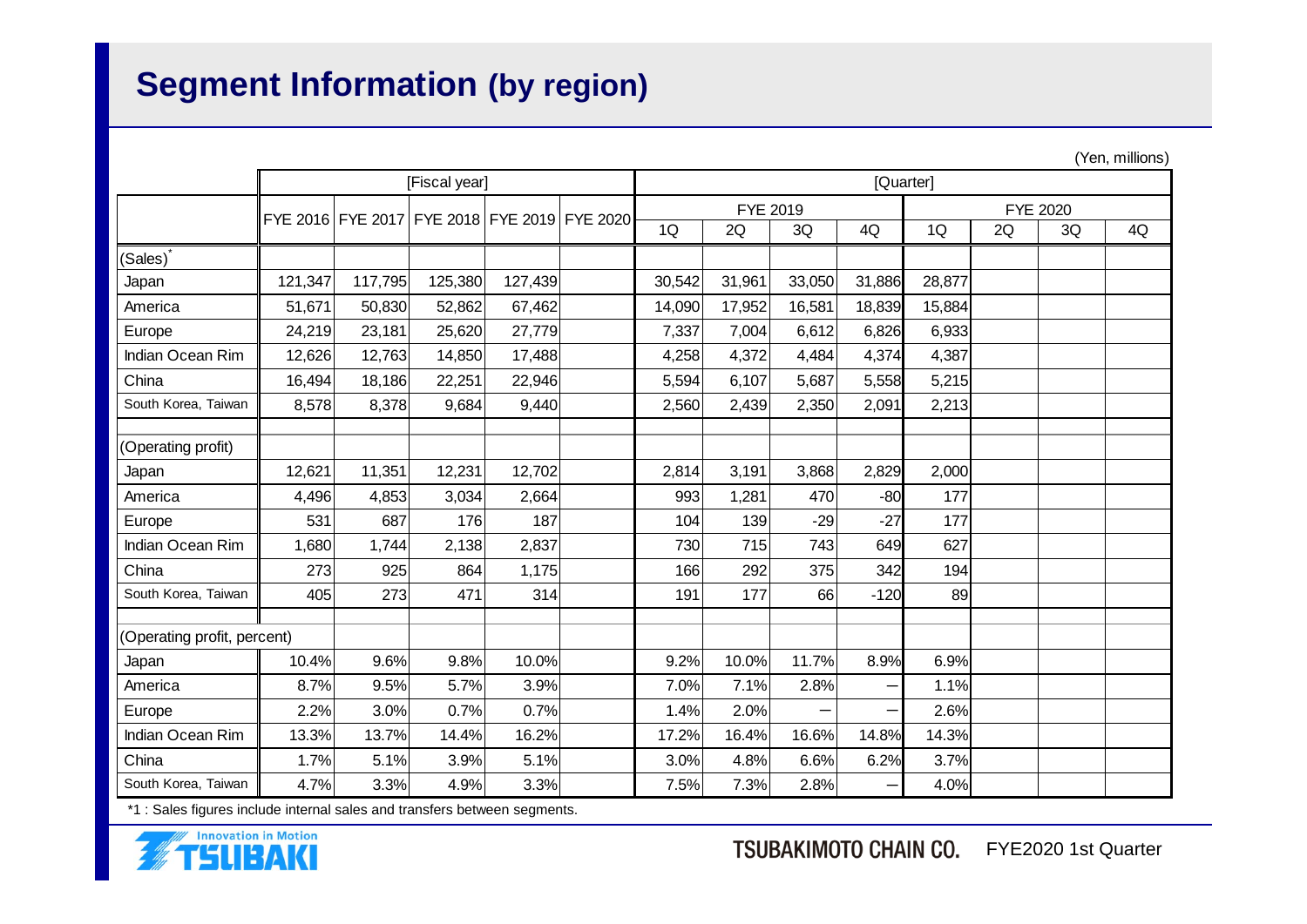### **Breakdown of Overseas Sales**

|                             |          |                 |               |          |                 |           |          |        |        |        |    |          | (Yen, millions) |  |
|-----------------------------|----------|-----------------|---------------|----------|-----------------|-----------|----------|--------|--------|--------|----|----------|-----------------|--|
|                             |          |                 | [Fiscal year] |          |                 | [Quarter] |          |        |        |        |    |          |                 |  |
|                             | FYE 2016 | <b>FYE 2017</b> | FYE 2018      | FYE 2019 | <b>FYE 2020</b> |           | FYE 2019 |        |        |        |    | FYE 2020 |                 |  |
|                             |          |                 |               |          |                 | 1Q        | 2Q       | 3Q     | 4Q     | 1Q     | 2Q | 3Q       | 4Q              |  |
| (Consolidated sales)        | 203,976  | 198,762         | 215,716       | 238,515  |                 | 55,480    | 61,011   | 59,688 | 62,334 | 55,894 |    |          |                 |  |
| <b>USA</b>                  | 43,062   | 39,865          | 39,704        | 54,418   |                 | 11,442    | 14,811   | 13,849 | 14,316 | 12,785 |    |          |                 |  |
| Other                       | 8,316    | 9,047           | 10,503        | 12,285   |                 | 2,240     | 2,567    | 2,313  | 5,165  | 2,716  |    |          |                 |  |
| Europe                      | 23,000   | 22,298          | 24,670        | 27,074   |                 | 7,173     | 6,565    | 6,387  | 6,949  | 6,761  |    |          |                 |  |
| Indian Ocean Rim            | 12,824   | 13,452          | 14,860        | 16,924   |                 | 3,915     | 4,448    | 4,361  | 4,200  | 4,161  |    |          |                 |  |
| China                       | 15,251   | 16,531          | 20,273        | 20,649   |                 | 5,112     | 5,541    | 5,039  | 4,957  | 4,579  |    |          |                 |  |
| South Korea, Taiwan         | 8,638    | 7,978           | 9,721         | 10,350   |                 | 2,736     | 2,980    | 2,578  | 2,056  | 2,121  |    |          |                 |  |
| Total of overseas salesl    | 111,094  | 109,174         | 119,734       | 141,702  |                 | 32,622    | 36,911   | 34,526 | 37,643 | 33,126 |    |          |                 |  |
| Total of domestic sales     | 92,882   | 89,588          | 95,982        | 96,812   |                 | 22,858    | 24,101   | 25,162 | 24,691 | 22,768 |    |          |                 |  |
| (Percent, sales by region)  |          |                 |               |          |                 |           |          |        |        |        |    |          |                 |  |
| <b>USA</b>                  | 21.1%    | 20.1%           | 18.4%         | 22.8%    |                 | 20.6%     | 24.3%    | 23.2%  | 23.0%  | 22.9%  |    |          |                 |  |
| Other                       | 4.1%     | 4.6%            | 4.9%          | 5.2%     |                 | 4.0%      | 4.2%     | 3.9%   | 8.3%   | 4.9%   |    |          |                 |  |
| Europe                      | 11.3%    | 11.2%           | 11.4%         | 11.4%    |                 | 12.9%     | 10.8%    | 10.7%  | 11.1%  | 12.1%  |    |          |                 |  |
| Ilndian Ocean Rim           | 6.3%     | 6.8%            | 6.9%          | 7.1%     |                 | 7.1%      | 7.3%     | 7.3%   | 6.7%   | 7.4%   |    |          |                 |  |
| China                       | 7.5%     | 8.3%            | 9.4%          | 8.7%     |                 | 9.2%      | 9.1%     | 8.4%   | 8.0%   | 8.2%   |    |          |                 |  |
| South Korea, Taiwan         | 4.2%     | 4.0%            | 4.5%          | 4.3%     |                 | 4.9%      | 4.9%     | 4.3%   | 3.3%   | 3.8%   |    |          |                 |  |
| Percent, all overseas sales | 54.5%    | 54.9%           | 55.5%         | 59.4%    |                 | 58.8%     | 60.5%    | 57.8%  | 60.4%  | 59.3%  |    |          |                 |  |